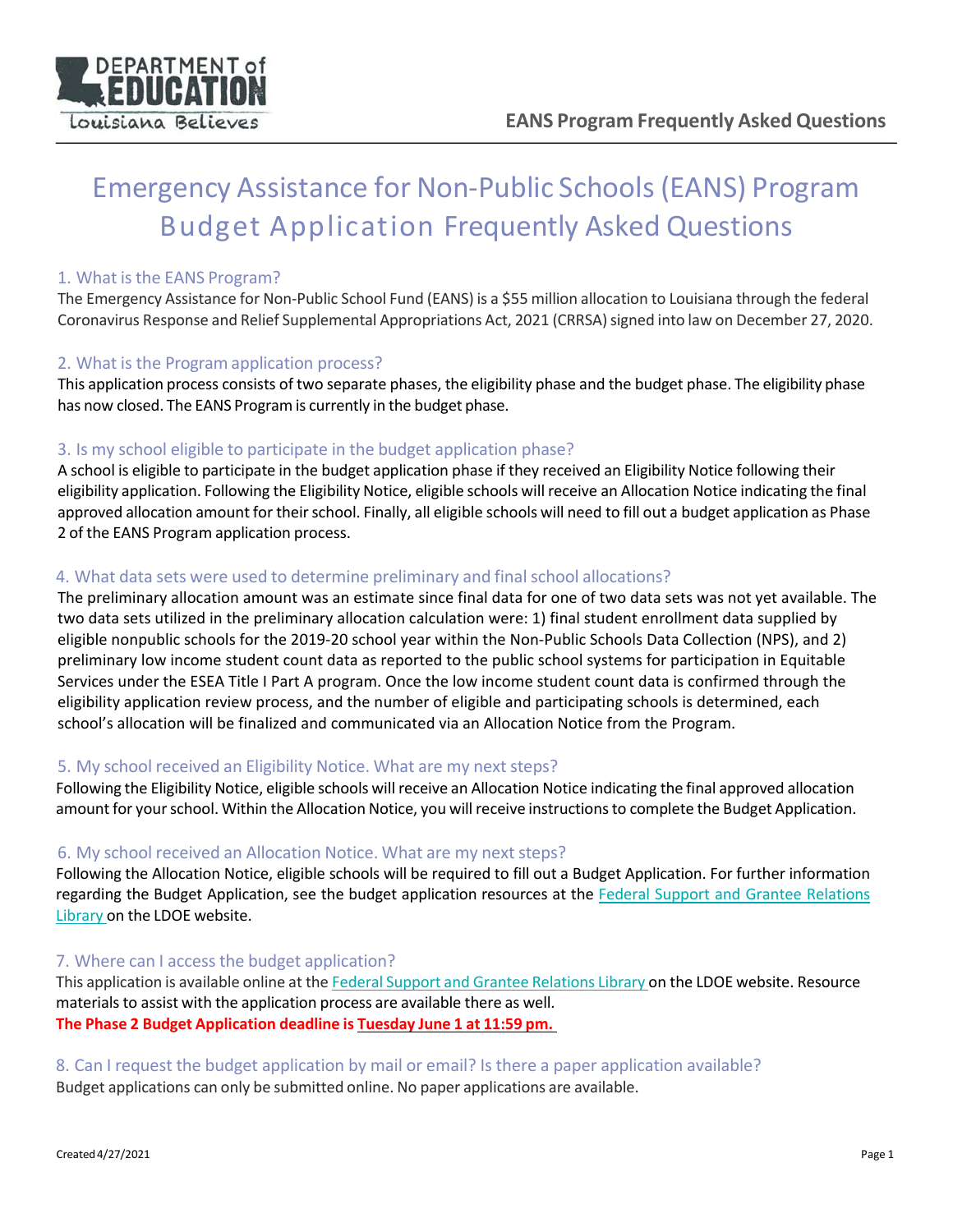

# **EANS Program Frequently Asked Questions**

# 9. My school has more than one site code. How do I fill out the application?

Schools that received an Eligibility Notice following their Eligibility Application, should fill out one Budget Application using the same site code utilized within the corresponding Eligibility Application. If your school has two site codes, filled out two eligibility applications, and both applications were deemed eligible, then two budget applications, (one for each site code) would be filled out.

# 10. Can my school still opt out of the EANS Program?

Eligible schools will have the opportunity to opt out of the Program when filling out the budget application. If your school chooses to opt out, your application will not be reviewed and your school will not be allowed back into the Program. **By moving forward with the Budget Application and receiving a Notice of Allowable Cost, your school is committing to the EANS Program and thus should not accept any PPP loans on or after December 27, 2020.**

# 11. My school has submitted an EANS budget Application. What are my next steps?

The Program will review all budget application requests and issue a Notice of Allowable Cost indicating the final approved reimbursement amount and allowable future expenditure items. The LDOE will use the school's final allocation amount to fund the approved reimbursements and then work to procure the allowable future expenditures with the allocation remaining.

# 12. Can I still make edits and/or additions to my school's budget application after it has been submitted?

Applications cannot be edited after they have been submitted. Please ensure you are including ALL costs you wish to submit for both reimbursement and future expenditure prior to submitting your budget application. If you need to update to your submitted application, please log into the Applicant Portal and message your reviewer.

#### 13. How do I start a new message with my reviewer?

Please visit the Application User Manual at the Federal Support and Grantee Relations Library for a walkthrough of these steps. Feel free to call 1-833-575-1727 or email info@LDOE-EANS.com with questions.

14. How do I log back into my application to either respond to my reviewer or upload documentation? Please visit the Application User Manual at the Federal Support and Grantee Relations Library for a walkthrough of these steps. Feel free to call 1‐833‐575‐1727 or email info@LDOE‐EANS.com with questions.

# 15. Can my school appeal a program determination?

Appeals information will be included within a Program Notice to the school, if applicable. Please note, schools may appeal their Notice of Allowable Costs but not their final allocation amount. An appeal must be submitted to the Program within three (3) business days of the Program determination using the Request for Appeal Form, available in the EANS Program online Resource Center. Applicants must submit all relevant documentation and a completed, signed Request for Appeal Form through the Applicant Portal. Upon submission of the signed Request for Appeal Form, the request for appeal is considered complete. Failure to submit a Request for Appeal Form within the designated time frame waives any future Applicant appeal rights. All supporting information and documentation should be provided with the Request for Appeal Form.

#### 16. What is the budget application process?

Created 4/27/2021 Page 2 Eligible schools will fill out one budget application that includes both requests for reimbursements of allowable expenses and requests for allowable future expenditures. Schools should provide supporting documentation to accompany the budget application reimbursement requests. The Program will review all budget application requests and determine a final reimbursement amount and a list of allowable future expenditures. The LDOE will use the school's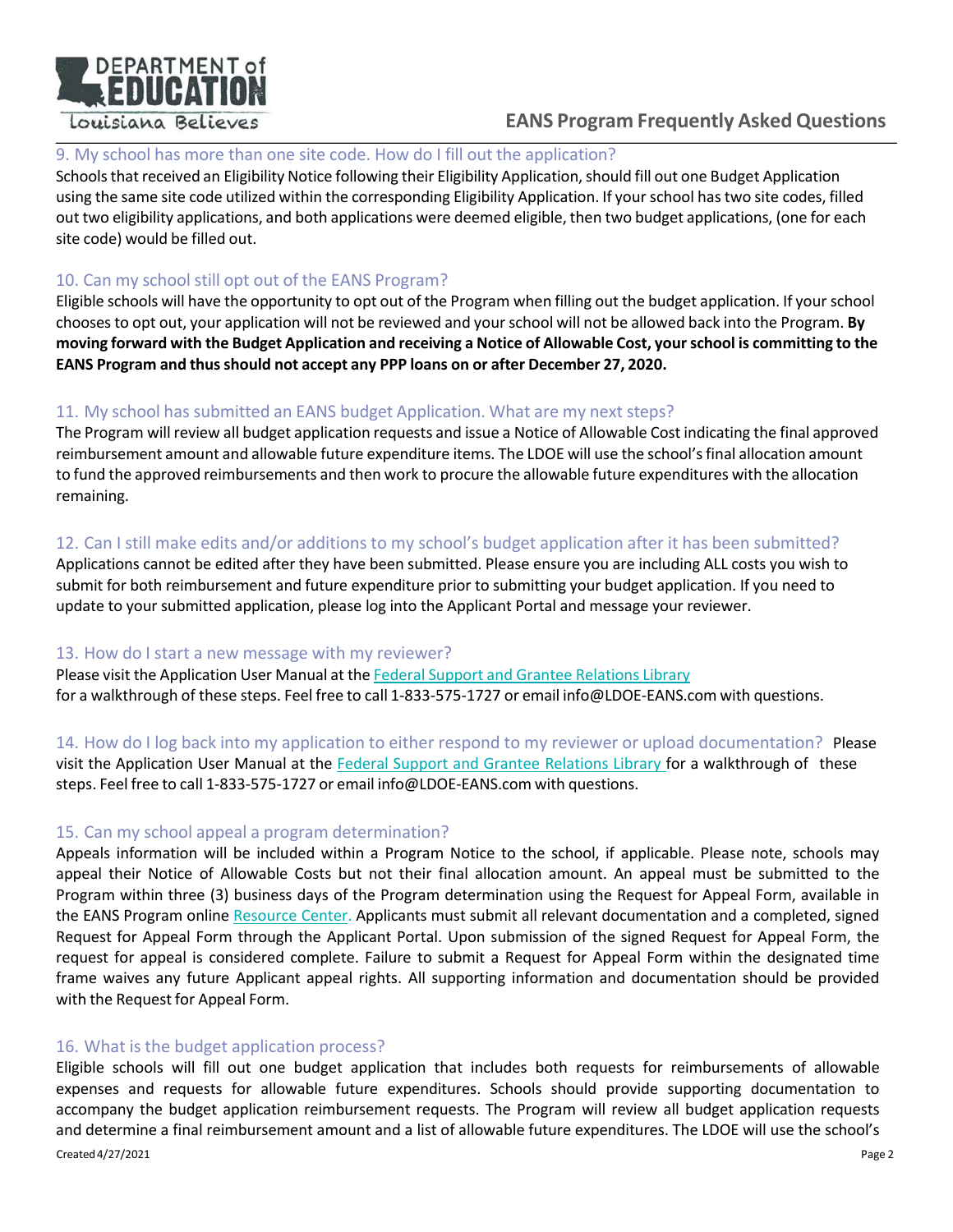final allocation amount to fund the allowable reimbursements and then procure the allowable future expenditures. See the Phase 2 budget application resources available at the Federal Support and Grantee Relations Library for further information regarding the budget application process.

# 17. What does 'Reimbursements' mean for the EANS Program?

Reimbursements means payment for allowable expenses incurred after March 12th, 2020 through March 5th, 2021. The expenditure must have been paid prior to budget application submission. LDOE will gain title to the materials, equipment and/or property reimbursed with EANS funds. Your school will be responsible for following LDOE's inventory process including the tracking and reporting of these items.

## 18. What does 'Future Expenditures' mean for the EANS Program?

Future expenditures means goods and/or assistance (not payment) received through the LDOE procurement process for allowable items to be procured after March 5th, 2021. LDOE will hold the title to the materials, equipment and/or property purchased with EANS funds. Your school will be responsible for following LDOE's procurement and inventory process including the tracking and reporting of these items.

#### 19. What are allowable items for reimbursement?

See a non-authoritative list in the Phase 2 - Example Expenses Flyer on the Federal Support and Grantee Relations Library for more information on examples of items allowed as reimbursements. The items requested under reimbursement must 1) be requested for secular, neutral, and non‐ideological costs, 2) be related to the prevention, preparation for, and/or response to COVID-19, 3) be reasonable, necessary, allocable, and allowable, and 4) are prohibited from having been or becoming reimbursed under other federal programs. The following categories of costs are allowable according to EANS program guidance published by the US Department of Education.

- Supplies to sanitize, disinfect, and clean school facilities
- Personal protective equipment (PPE)
- Portable air purification systems
- Physical barriers to facilitate social distancing
- Other materials, supplies, or equipment recommended by the CDC for reopening and operation of school facilities to effectively maintain health and safety
- Expanding capacity to administer coronavirus testing to effectively monitor and suppress the virus
- Educational technology (including hardware, software, connectivity, assistive technology, and adaptive equipment) to assist students, educators, and other staff with remote or hybrid learning
- Leasing sites or spaces to ensure safe social distancing
- Reasonable transportation costs

#### 20. What are allowable items for future expenditures?

See a non-authoritative list in the Phase 2 - Example Expenses Flyer on the Federal Support and Grantee Relations Library for more information on examples of items allowed as future expenses. The items requested under future expenditure must 1) be requested for secular, neutral, and non-ideological costs, 2) be related to the prevention, preparation for, and/or response to COVID-19, 3) be reasonable, necessary, allocable, and allowable, and 4) are prohibited from having been or becoming reimbursed under other federal programs. The following categories of costs are allowable according to EANS program guidance published by the US Department of Education.

- Supplies to sanitize, disinfect, and clean school facilities
- Personal protective equipment (PPE)
- Improving ventilation systems (including windows) or portable air purification systems
- Training and professional development for staff on sanitization, the use of PPE, and minimizing the spread of infectious diseases
- Physical barriers to facilitate social distancing
- Other materials, supplies, or equipment recommended by the CDC for reopening and operation of school facilities to effectively maintain health and safety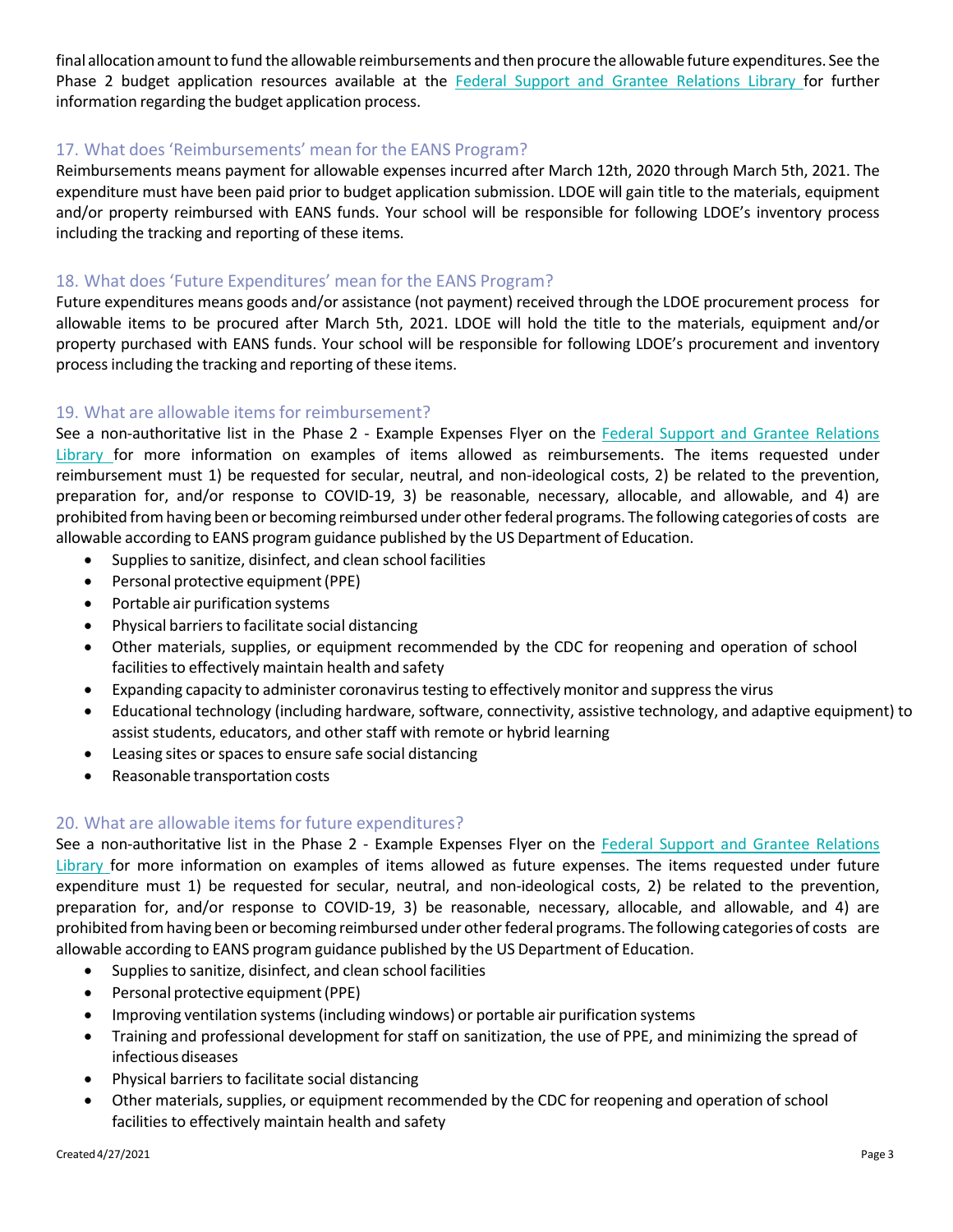- Expanding capacity to administer coronavirus testing to effectively monitor and suppress the virus
- Educational technology (including hardware, software, connectivity, assistive technology, and adaptive equipment) to assist students, educators, and other staff with remote or hybrid learning
- Redeveloping instructional plans, including curriculum development, for remote or hybrid learning, or to address learning loss
- Leasing sites or spaces to ensure safe social distancing
- Reasonable transportation costs
- Initiating and maintaining education and support services or assistance for remote or hybrid learning or to address learning loss

# 21. If my school initiates a lease or contract that spans between the reimbursement period and future expenditure period, is this lease/contract an allowable expense?

Only the lease/contract payments for services incurred through March 5, 2021 will be reimbursed. Additionally, in the instance a lease or contract was paid in full for a time that spans between the reimbursement period and future expenditure period, the Program will pro rate the amount up until March 5, 2021 for reimbursement.

# 22. If my school needs items between the reimbursement period and the time in which future procurements will arrive, how do we request these items?

Items requested after March 5, 2021 must be procured through the LDOE after the budget application is submitted. Program funds will be obligated by August 5, 2021. Please note obligation of funds does not guarantee delivery of future procurement items by August 5, 2021 as items may be delivered after this date due to availability.

#### 23. Can my school request both funding for reimbursement as well as funding for future expenditures?

Yes, eligible schools may request funding for reimbursement of allowable items and funding for allowable future expenditures by checking the boxes for both 'I plan on submitting a reimbursement request for my school' and 'I plan on submitting a future procurement request for my school' within the budget application.

#### 24. Should items be requested and entered into the budget application at a category level or subcategory level?

Within the budget application, when requesting reimbursements, schools should condense requests to a category level. When requesting future procurements, schools should create all entries at the subcategory level. For example, Category VII is Educational Technology and subcategories under Educational Technology include Laptops, Wi‐Fi Hotspots, Webcams, etc.

#### 25. How do the priority requests work?

In order to address a school's priorities and maximize impact for the budget, schools will be asked to assign a level of priority to each item being requested for future procurement. Priority 1 is the highest level priority. Please note all reimbursement requests are deemed a higher priority to the budgeted allocation than future procurement requests. As such, the LDOE will fulfill allowable reimbursement requests for your school first and then review any future expenditure requested items according to their priority.

# 26. When requesting future expenditures, can I enter multiple requests for the same item but with different priority levels?

Yes. For example, a school can request ten (10) laptops as their priority 1 for future expenditures and also request an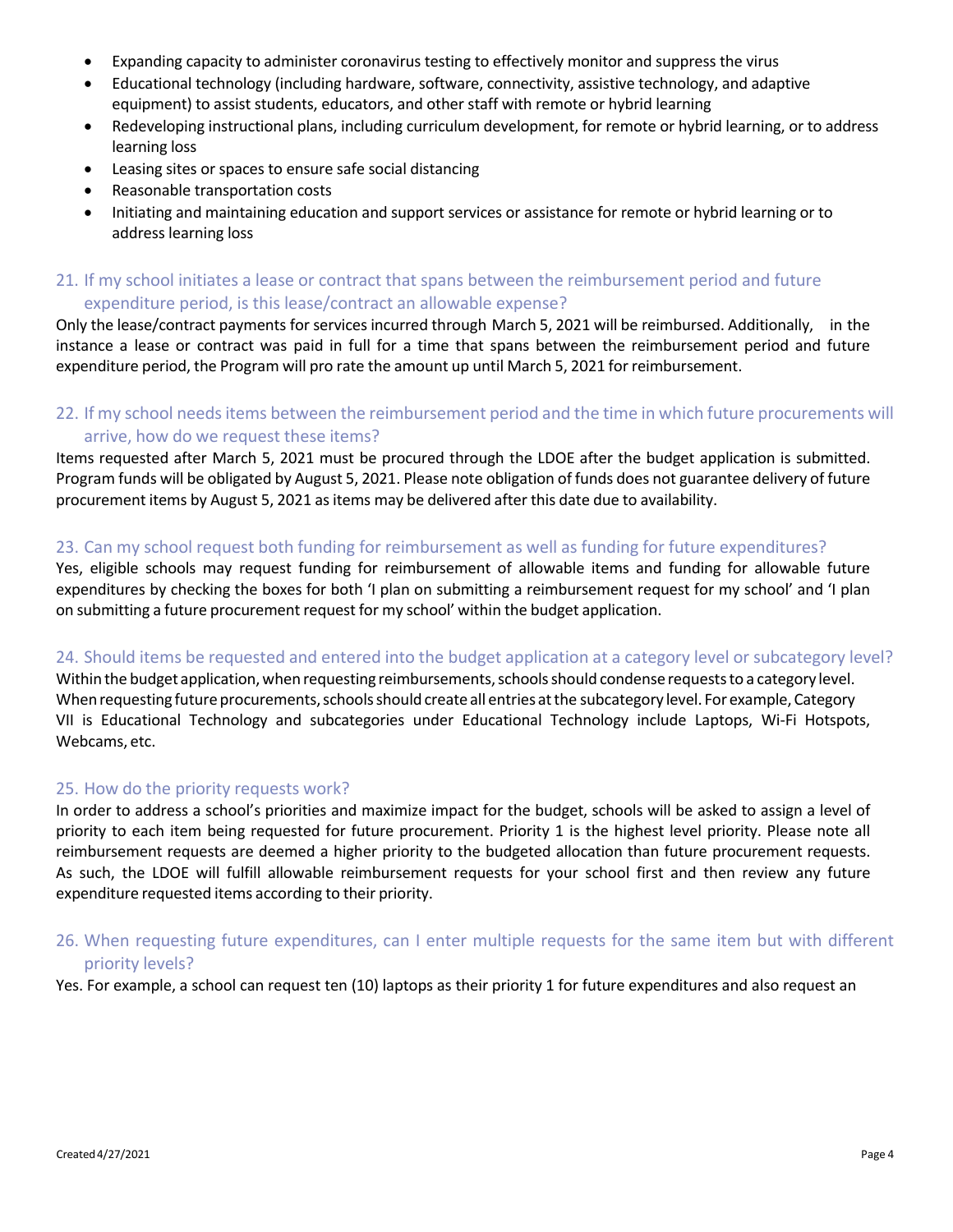

# **EANS Program Frequently Asked Questions**

additional two (2) laptops as their priority 12 for future expenditures. These entries indicate the school only wants the additional two laptops if the EANS Program can fulfill their priority 2‐11 items first.

# 27. Does my school need to submit formal quotes or solicit potential vendors when filling out the budget application?

No. However, while quotes are not required, schools are encouraged to include as much detailed information as needed for each future procurement request within Question 'C5 Future Procurement Description'. This information will assist the Program in efficiently procuring the desired items. Future expenditure items provided by the LDOE through procurement will be selected by LDOE based on available, approved, and contracted vendors.

## 28. Where can I see a list of LDOE vendors for procurement?

At this time, a list of EANS vendors is not available for review. The Louisiana Department of Education will fulfill all eligible future procurement requests to the best of their ability based on available, approved, and contracted Louisiana Department of Education vendors

## 29. Where can I see a list of goods and services that LDOE can provide?

At this time, a list of good and services is not available for review. Applicants should review the Phase 2 - Example Expenses Flyer located in the Federal Support and Grantee Relations Library for a list of potential items allowable for reimbursement and future expenditures. This list is only for demonstration purposes and does not guarantee availability or limit the items that may be requested by schools. The Louisiana Department of Education will fulfill all eligible future procurement requests to the best of their ability based on available, approved, and contracted Louisiana Department of Education vendors.

# 30. What documentation is required to be uploaded by my school during the budget application?

Schools will be required to fill out and attach a Program provided excel spreadsheet when filling out the budget application. The spreadsheet contains two tabs, one for reimbursement requests and one for future expenditure requests. The excel file will provide the details regarding the school's reimbursement and future expenditure requests as well as define the supporting documentation that will accompany the spreadsheet. If an eligible reimbursement expense does not have the required documentation as noted below, the Program will not provide reimbursement for the expense.

Supporting documentation required for reimbursements includes:

- Receipts/Invoices,
- Purchase Orders (if used),
- Purchase Requisitions (if used), **and**
- Proof of Payment.
	- o Acceptable forms of proof of payment can include copies of one of the following:
		- Checks (front and back);
		- Credit card statements; **or**
		- **Bank statements.**

All documentation must adhere to the following:

- Plausibly link, agree to, and support the requested reimbursement cost at an itemization level;
	- Prove purchase dated after March 12th, 2020 through March 5th, 2021;
	- Prove payment dated prior to budget application submission;
	- Provide evidence of payee; **and**
	- Be legible.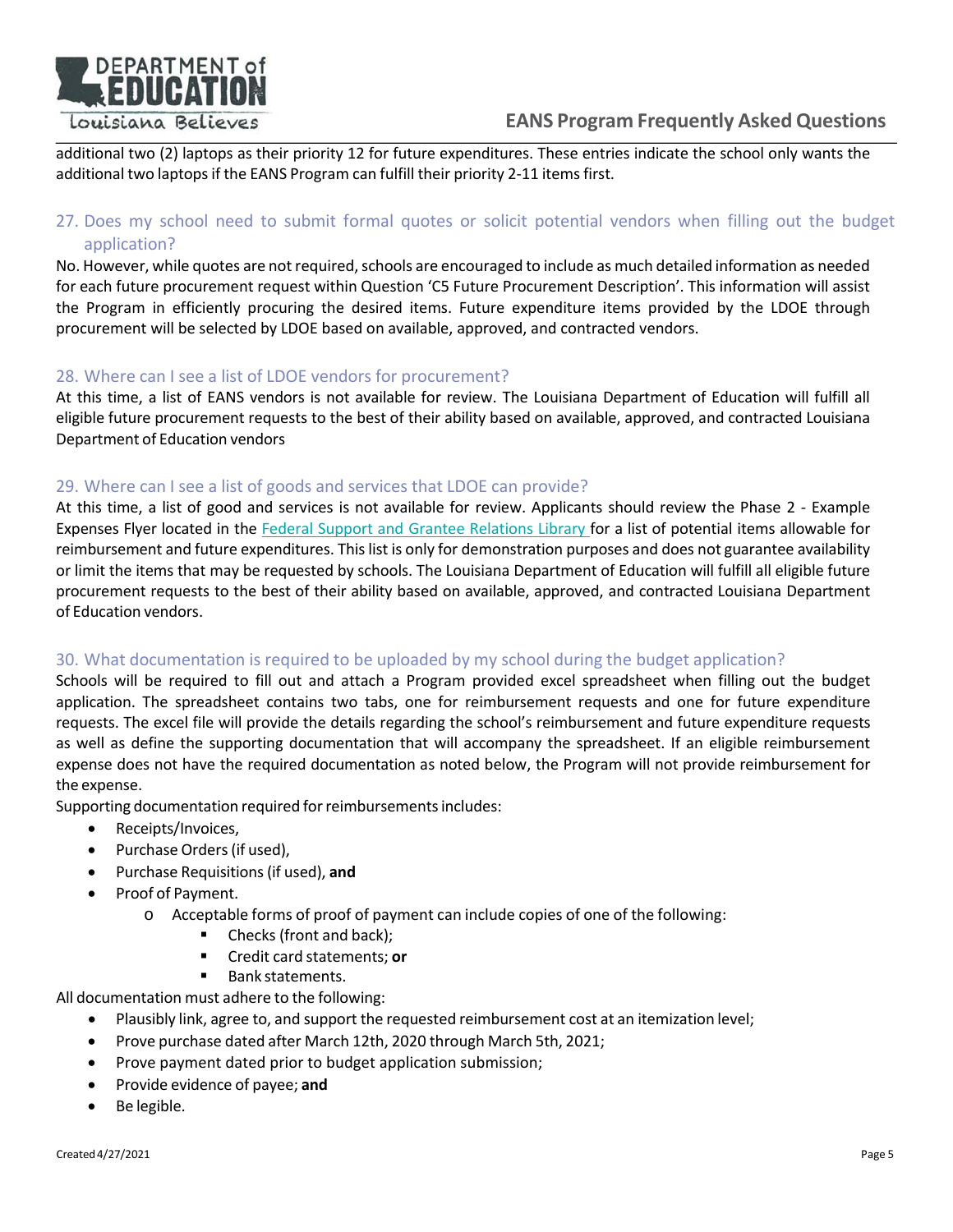

# 31. What if a school employee purchased an item on behalf of the school?

If the provided proof of payment shows an individual or related entity purchased an item on behalf of the school, the following are additional documentation requirements:

- Proof of the school reimbursing the individual or related entity via one of the following:
	- o Checks (front and back);
	- o Credit card statements;
	- o Payroll Check or Distribution Report; **or**
		- All PII outside of the applicant's name should be redacted
	- o Bank statements.
- Reimbursement/expense request voucher (if applicable)

If the provided proof of payment shows the payee is in the name of the applicant's D/B/A or Trade name, the EANS Program would consider the applicant name and the D/B/A or trade name as the same entity. The EANS Program may request additional information from the applicant, if needed.

# 32. Will my school be reimbursed for all of the items requested?

The Program cannot guarantee that all items requested for reimbursement will be approved/funded. Reimbursement of requested items will be reviewed based on the following:

- If the item is allowable
- If the school provided all required documentation to support reimbursement
- If the school's final allocation amount is sufficient to cover the cost

# 33. Will my school receive all of the items requested as future expenditures?

The Program cannot guarantee that all items requested for future expenditure will be provided. Future expenditures requests will be reviewed based on the following:

- The school's priority designations (starting with Priority 1)
- If the item is allowable
- If the remaining final allocation amount after your school's reimbursement requests have been fulfilled is sufficient to cover the cost
- Based on available, approved, and contracted LDOE vendors

#### 34. How will my school receive the reimbursement payment for allowable items?

If a school is approved for reimbursement, the school's funds will be received in accordance with the school's current vendor set up within the LDOE accounting system, LaGov.

#### 35. If my school is not currently set up as a vendor in LaGov, how do we set this up?

Schools can visit the Office of Statewide Reporting and Accounting Policy for instructions on the State of Louisiana vendor set up. Detailed instructions are available under the Office of State Procurement – LaGov New Vendor Registration section.

36. Who should my school contact if my check is lost or never arrives? Please call 1‐833‐575‐1727 or email info@LDOE‐EANS.com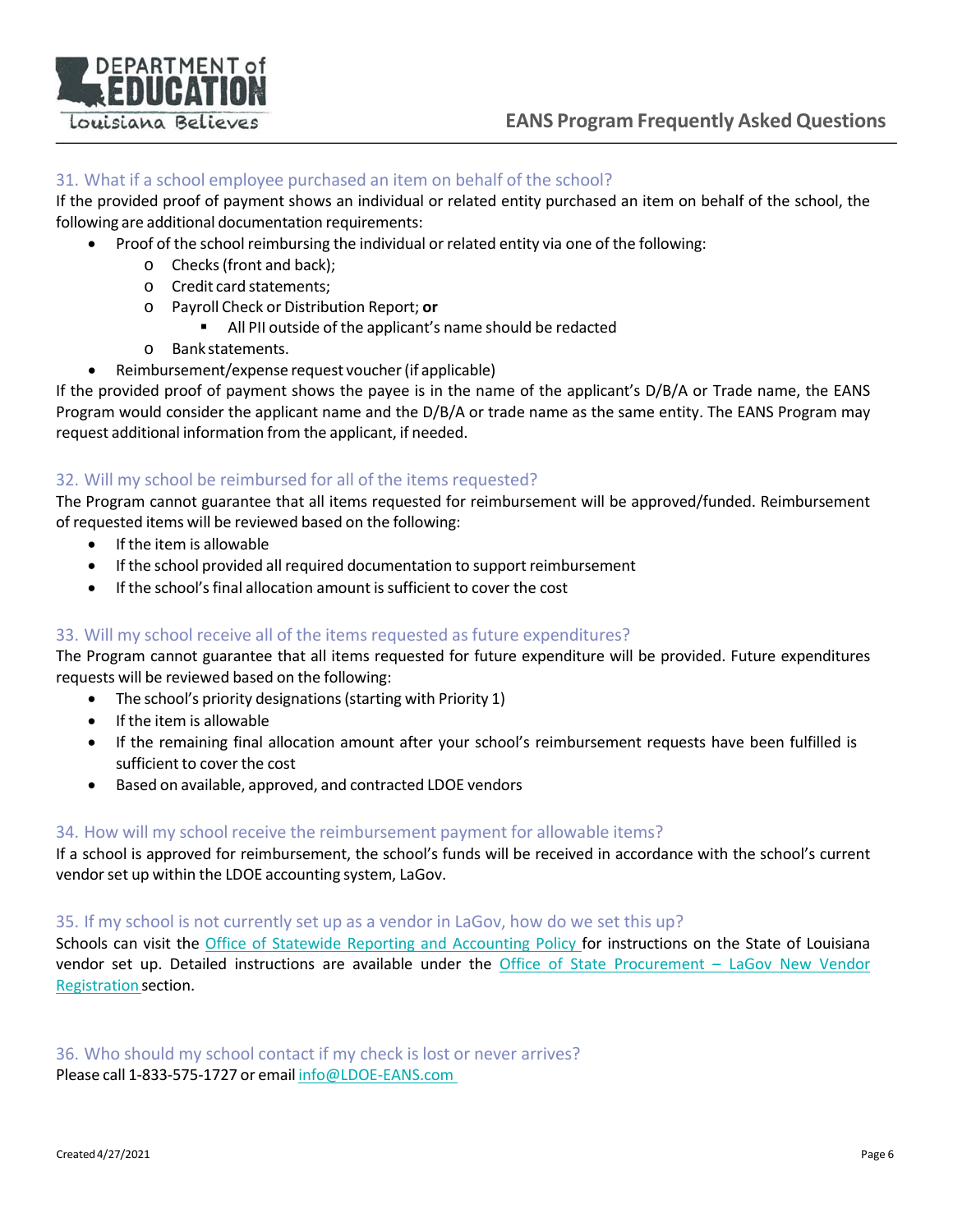

# 37. How will my school receive the approved items requested as future expenditures?

Each school will designate a point of contact for the inventory handling and delivery of any potential future expenditure items. The LDOE or Office of Technology Services will contact the designated individual when the time comes. There will be a packing slip included in the delivery. The designated point of contact will need to sign the packing slip in order to confirm the items have been received and return the packing slip back to LDOE within 48 hours. The packing slip can be scanned and emailed back to LDOE but the point of contact should print and sign their name in order to ensure legibility.

# 38. How soon after completing the budget application can my school expect to receive the funds for reimbursement?

The LDOE will work to review all budget applications as they are received. The Program is unable to provide a timeframe around a school's reimbursement funding date. However, the LDOE EANS Program will obligate all funds by August 5, 2021.

# 39. How soon after completing the budget application can my school expect to receive the future expenditure requested items?

The LDOE will work to review all budget applications as they are received. The Program is unable to provide a timeframe around when a school will receive future procurement items. However, the LDOE EANS Program will obligate all funds by August 5, 2021. Please note obligation of funds does not guarantee delivery of future procurement items by August 5, 2021 as items may be delivered after this date due to availability.

# 40. Does my school get to keep the items reimbursed or purchased through EANS funding?

No. Equipment and supplies purchased through EANS funding may be used by the school through the end of the EANS Program (September 30, 2023) or until no longer needed for the purposes of the Program. Once the equipment or non‐ consumed supplies are no longer needed or by September 30, 2023, the LDOE must remove these items from the schools.

# 41. For any items LDOE gains title to either via reimbursement or future expenditure, when will the inventory /tagging take place? Can it be done at the school's discretion?

Each school will designate a point of contact for the inventory handling and delivery of any potential future expenditure items. For reimbursements, the identified point of contact will need to provide the LDOE with information about the reimbursed items. This information includes description, serial numbers, pictures, etc. Upon receipt of this information, the LDOE will send corresponding inventory tags to the school via FedEx. At this point, the school must affix the inventory tags to the corresponding item, take a picture with the item and tag visible, and provide these images back to the LDOE.

Additionally, schools will be required to fill out an annual certification every year to provide information such as pictures, location, certification of possession, confirmation of no lost/stolen or damaged items, etc. The LDOE property liaison will be in contact with the school's designated point of contact when the time comes for this annual certification.

# 42. For any items LDOE gains title to either via reimbursement or future expenditure, what happens if the item is lost or stolen?

In this instance, the school will be required to replace the item.